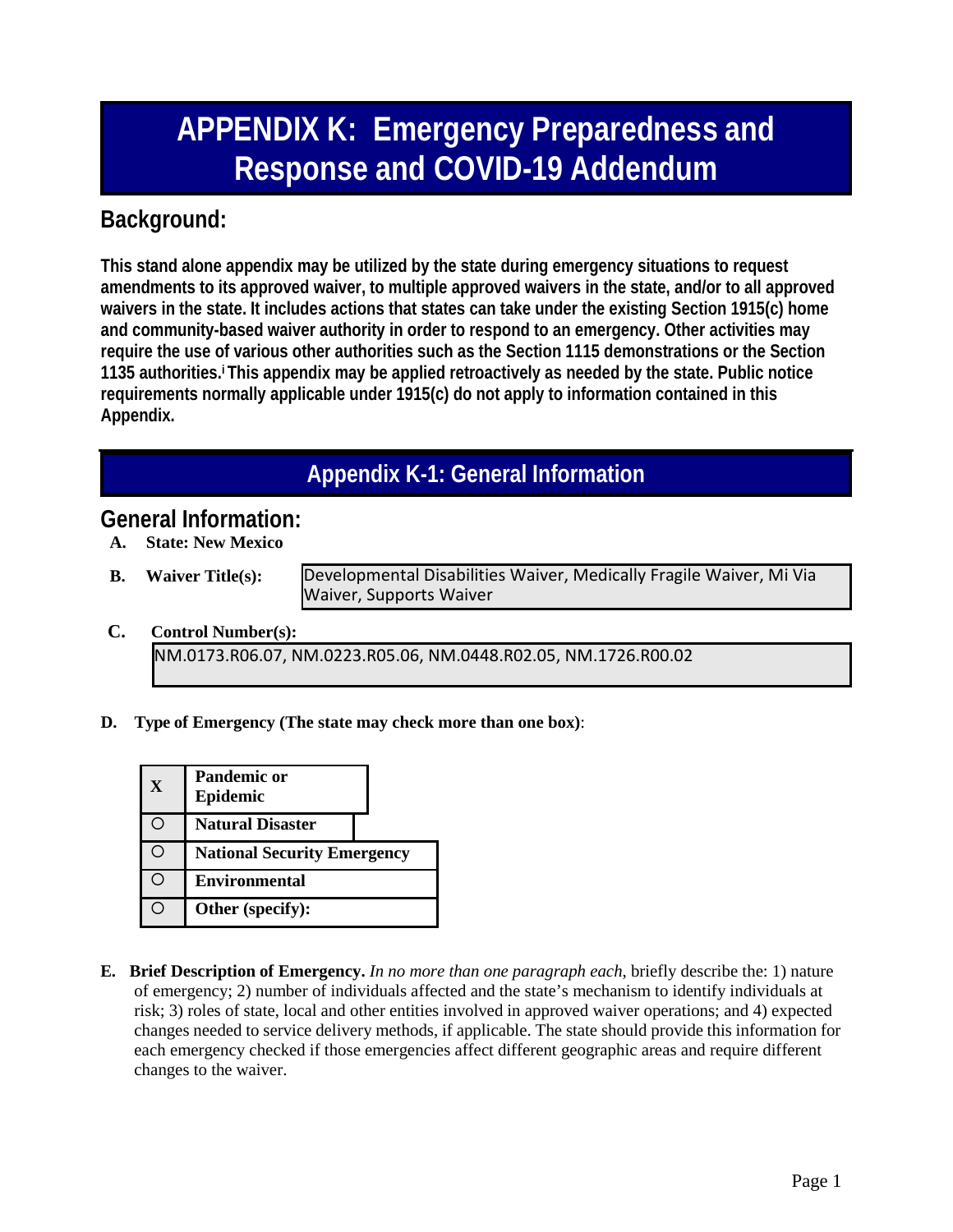The nature of the emergency is the COVID-19 pandemic. This amendment is additive to the previously approved Appendix K and extends the anticipated end date to six months after the end of the public health emergency. This amendment will apply waiver-wide for each waiver included in the Appendix, to all individuals impacted by the virus or the response to the virus(e.g. closure of day programs, etc.).

- **F. Proposed Effective Date: Start Date:** January 27, 2020 **Anticipated End Date:** 6 months after the conclusion of the Public Health Emergency.
- **G. Description of Transition Plan.**

All activities will take place in response to the impact of COVID-19 as efficiently and effectively as possible based upon the complexity of the change.

#### **H. Geographic AreasAffected:**

These actions will apply across the waiver to all individuals impacted by the COVID-19 virus.

**I. Description of State Disaster Plan (if available)** *Reference to external documents is acceptable:*

N/A

### **Contact Person(s)**

**The Medicaid agency representative with whom CMS should communicate regarding the request:**

| <b>First Name:</b> | Sharilyn                                   |
|--------------------|--------------------------------------------|
| <b>Last Name</b>   | Roanhorse-Aguilar                          |
| Title:             | Bureau Chief, Exempt Services and Programs |
| <b>Agency:</b>     | Medical Assistance Division                |
| Address 1:         | 1 Plaza La Prensa                          |
| Address 2:         | Click or tap here to enter text.           |
| <b>City</b>        | Santa Fe                                   |
| <b>State</b>       | New Mexico                                 |
| <b>Zip Code</b>    | 87507                                      |
| <b>Telephone:</b>  | 505-827-1307                               |
| E-mail             | Sharilyn.Roanhorse@state.nm.us             |
| <b>Fax Number</b>  | 505-827-3185                               |